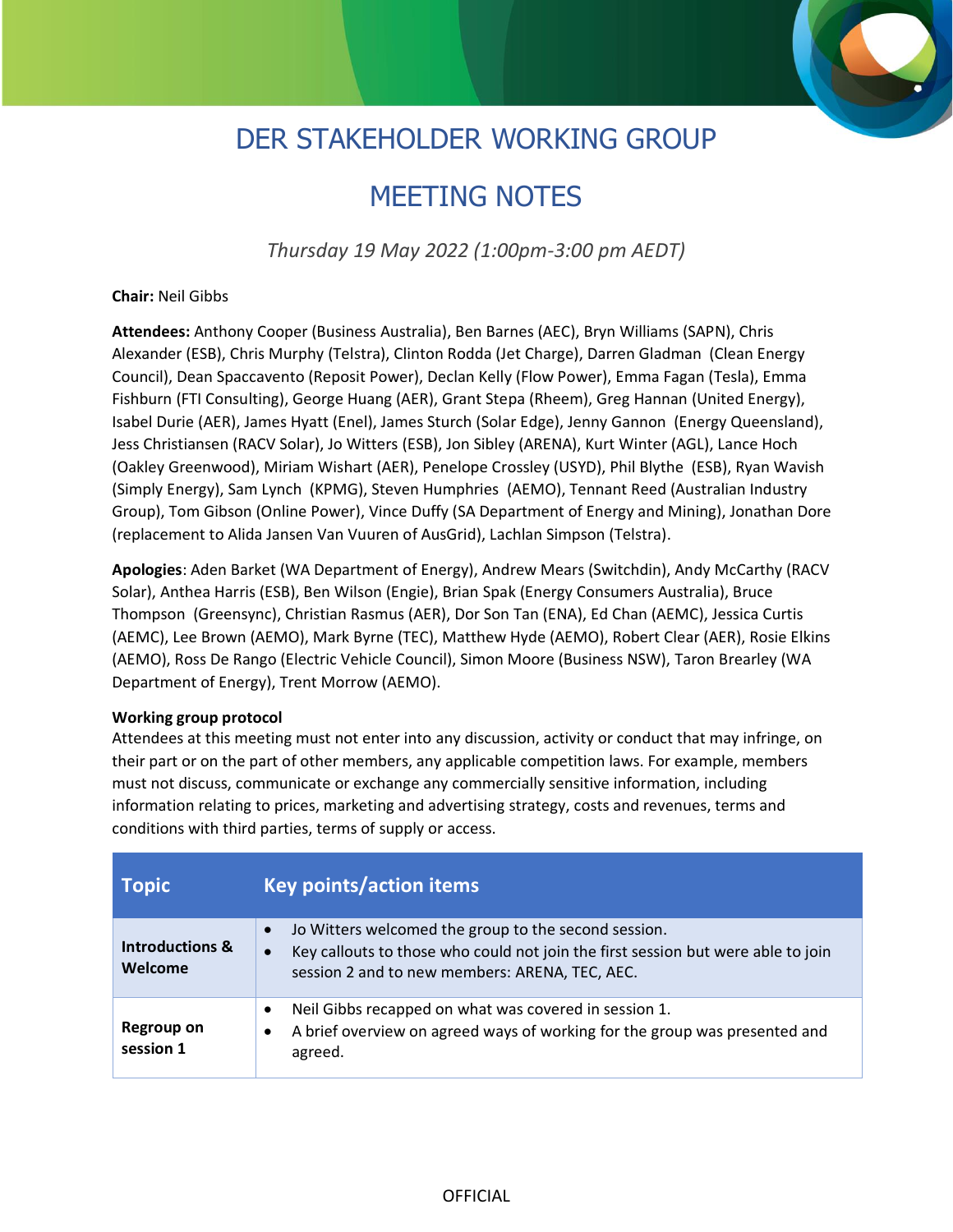| <b>Roles and</b><br><b>Responsibilities</b><br>(Survey &<br><b>Activity)</b> | Neil Gibbs opened this agenda item by recapping on survey results which<br>$\bullet$<br>progressed into a vote prioritising task.<br>On the survey the group noted:<br>$\bullet$<br>People seem to feel more comfortable with use cases that are known<br>$\circ$<br>and have been in prior operation. A reflection of maturity of the use<br>cases in the voting results observed.<br>A question was raised whether results were skewed with the<br>$\circ$<br>respondent thinking about the use case or future case i.e Under<br>Frequency Load Shedding (UFLS) noted as clear now but is it clear how it<br>will be in the future system.<br>Need to delineate between those who are owners/administrators of the<br>$\circ$<br>role and responsibility and those who are involved and participating.<br>Linkages noted to the work with interoperability. It will challenge the<br>$\circ$<br>proposed roles and responsibilities.<br>Qualitative insights broaden the quantitative voting results.<br>$\circ$<br>The legality of OEMs to update the configuration remotely was raised as<br>$\circ$<br>a serious issue that will depend both on statute and on the individual<br>agreements with consumers.<br>Further work may uncover greater completeness to the number of use<br>$\circ$<br>cases i.e. the role of an aggregator currently not a market participant.<br>Difficulty may reside in that the different organisations who are<br>$\circ$<br>responsible for making DER work are not aligned with each other. An<br>accompanied alignment exercise will be important as part of this DER<br>R&R work. This would help to ensure that R&R were clear, but the<br>interfaces between each party and function were clear also.<br>Further discussions on roles and responsibilities post reflection on prioritisation<br>$\bullet$<br>voting activity:<br>The group questioned which of these use cases may come under<br>$\circ$<br>existing work.<br>Inverter standards rated highly in the prioritisation voting exercise. It<br>$\circ$<br>was raised by several members that this has been an ongoing issue since<br>inverters were introduced. "Everything hangs on the success of getting<br>this right" was the general sentiment after viewing the results.<br>Greater clarity for OEM and installers roles and responsibilities will need<br>$\circ$<br>to be clarified. Installers will not always sit between OEMs and the<br>customer.<br>A customer lens was supported that if the customer can't capture the benefit, then<br>they can't participate. If that benefit of participating can't be captured, then |
|------------------------------------------------------------------------------|------------------------------------------------------------------------------------------------------------------------------------------------------------------------------------------------------------------------------------------------------------------------------------------------------------------------------------------------------------------------------------------------------------------------------------------------------------------------------------------------------------------------------------------------------------------------------------------------------------------------------------------------------------------------------------------------------------------------------------------------------------------------------------------------------------------------------------------------------------------------------------------------------------------------------------------------------------------------------------------------------------------------------------------------------------------------------------------------------------------------------------------------------------------------------------------------------------------------------------------------------------------------------------------------------------------------------------------------------------------------------------------------------------------------------------------------------------------------------------------------------------------------------------------------------------------------------------------------------------------------------------------------------------------------------------------------------------------------------------------------------------------------------------------------------------------------------------------------------------------------------------------------------------------------------------------------------------------------------------------------------------------------------------------------------------------------------------------------------------------------------------------------------------------------------------------------------------------------------------------------------------------------------------------------------------------------------------------------------------------------------------------------------------------------------------------------------------------------------------------------------------------------------------------------------------------------------------------------------------------------------------------------|
|                                                                              | consumers will not engage.                                                                                                                                                                                                                                                                                                                                                                                                                                                                                                                                                                                                                                                                                                                                                                                                                                                                                                                                                                                                                                                                                                                                                                                                                                                                                                                                                                                                                                                                                                                                                                                                                                                                                                                                                                                                                                                                                                                                                                                                                                                                                                                                                                                                                                                                                                                                                                                                                                                                                                                                                                                                                     |
| <b>Application of</b><br>Interoperability<br><b>Tech Standards</b>           | Emma Fishburn from FTI consulting presented on the current work undertaken.<br>$\bullet$<br>The group raised the importance for standardisation, a common national<br>٠<br>authority for CSIP-AUS will make it more seamless and as a result should be a<br>focus.<br>Test procedures noted as a key component. It will define what devices are<br>$\bullet$<br>interoperable with each other.<br>CSIP setup and registration utility specific will mean there will be 20+ different<br>$\bullet$<br>standards and registrations to comply with.                                                                                                                                                                                                                                                                                                                                                                                                                                                                                                                                                                                                                                                                                                                                                                                                                                                                                                                                                                                                                                                                                                                                                                                                                                                                                                                                                                                                                                                                                                                                                                                                                                                                                                                                                                                                                                                                                                                                                                                                                                                                                               |

 $\bullet$